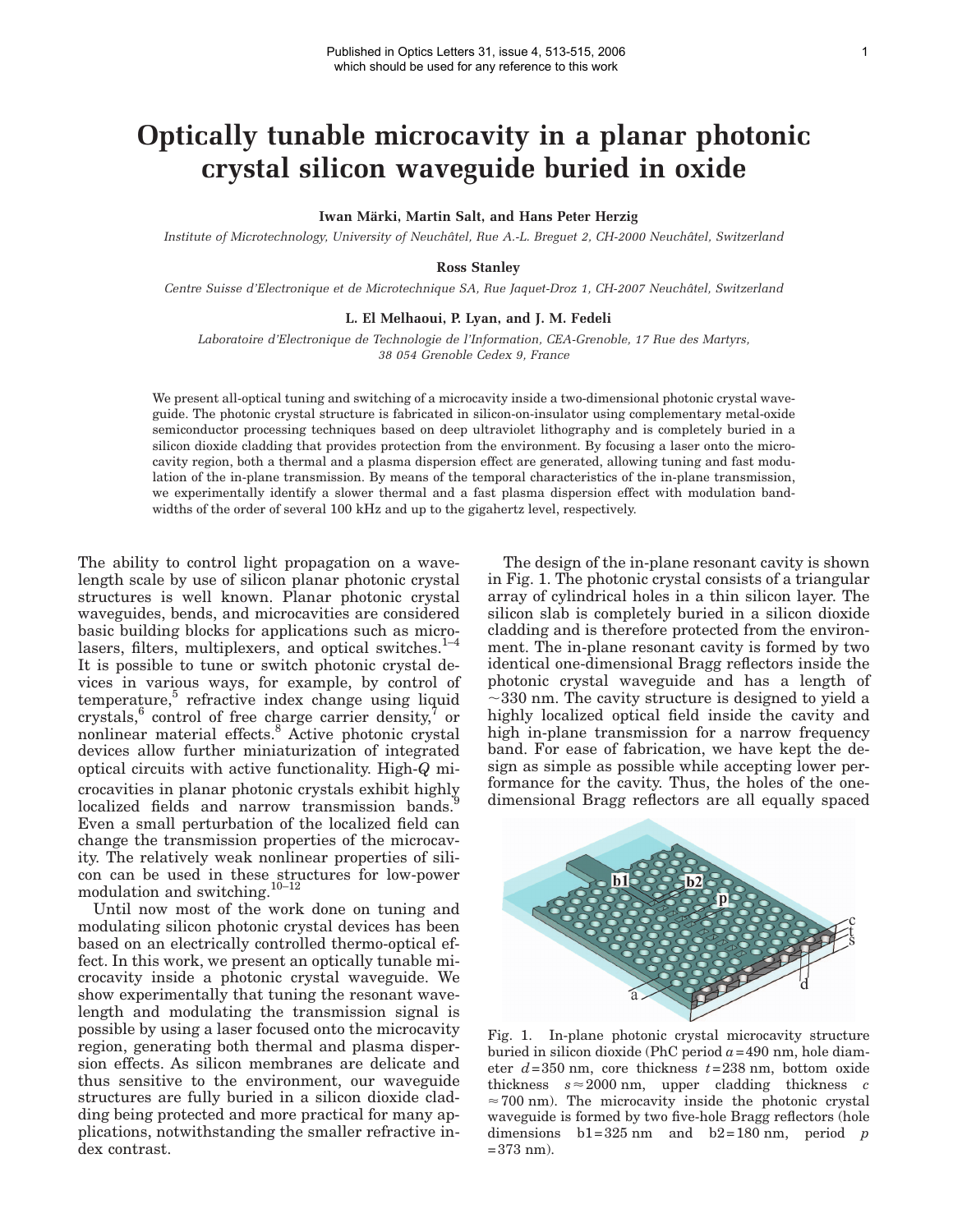

Fig. 2. Measured transmission spectra through the photonic crystal microcavity (1) without and (3) with the control laser illumination ( $\lambda = 532$  nm). Curves (2) and (4) approximately indicate the change induced by the plasma dispersion and thermo-optical effects, respectively. The arrow indicates the fixed wavelength for the temporal response measurements. The inset depicts the unfiltered transmission spectrum with the periodic Fabry–Perot interference oscillations.

and have the same dimensions. The designed photonic crystal microcavity structure was fabricated by the Laboratoire d'Electronique de Technologie de l'Information, France, using deep ultraviolet lithography at a wavelength of 193 nm. After the lithography process, the patterns in the photoresist are transferred into the silicon layer of a silicon-insulator wafer by use of HBr dry etching technology via a silicon dioxide hard mask. As a final step, the etched structures in the silicon are then covered with an oxide layer.

The transmission measurements are performed using a tunable laser source. By means of an aspheric lens, TE-polarized light (in-plane polarization) is injected into a 10  $\mu$ m wide silicon waveguide. The light is guided through a taper, which reduces the waveguide width to 0.5  $\mu$ m, to the photonic crystal waveguide. For a narrow frequency band the light propagating in the photonic crystal waveguide couples into the resonant cavity, where it is highly localized and eventually transmitted. With a second, identical taper the transmitted light is then guided to the exit of the device, where it is collected by a microscope objective and focused onto an InGaAs detector for measurements.

The measured transmission spectrum of the microcavity exhibits a resonance peak at a wavelength of 1.561  $\mu$ m with an approximate maximum transmission efficiency of 11%. The quality factor is of the order of 200. Further transmission and loss properties of the microcavity were discussed in Ref. 13.

At the transmission resonance the spectral frequency response of the microcavity is sensitive to the smallest perturbations of the region around the localized field. To induce a perturbation, a laser with a wavelength of  $\lambda = 532$  nm and a maximum power of 30 mW is focused onto the center of the microcavity. The light is strongly absorbed  $(\sim 30\%)$  by the silicon core of the waveguide, whereas the upper and lower oxide claddings are transparent for the control laser wavelength. Figure 2 shows the measured transmission spectra through the microcavity [curve (1)] without and [curve (3)] with the control laser turned on. The raw measurement data have been numerically smoothed to remove the periodic Fabry–Perot interference (compare with the inset in Fig. 2), which is due to the reflection at the input and output waveguide end facets. The resonant wavelength is redshifted by 3 nm, and the transmission is attenuated by approximately 10% due to thermo-optical and plasma dispersion effects.

To distinguish the different physical effects we observe the temporal response of the transmission signal when a square modulation pulse of 12  $\mu$ s is applied to the control laser, shown in Fig. 3. A wavelength of  $\lambda = 1.564 \mu m$ , slightly above the resonant wavelength (the peak wavelength of the thermally shifted transmission spectrum, see Fig. 2), was chosen for the transmitted light to conveniently observe both the thermo-optical and the plasma dispersion effects in the modulated transmission signal. The switching time of the control laser is of the order of 100 ns. Coinciding with the switch-on of the control laser, we observe a small negative peak [position (2) in Fig. 3], which is due to the fast plasma dispersion effect inducing a small negative index change and an increase in the absorption coefficient. Following, the transmission efficiency increases with a rise time of  $\sim$  5  $\mu$ s as a result of the slower thermo-optical effect [position (3)], which induces a positive index change, shifting the resonant wavelength toward the wavelength of the transmission signal. At the switchoff of the probe laser a small positive peak is observed [position (4)]. This peak is due to the recombination of the free carriers, which increases the refractive index and reduces the absorption coefficient slightly. Sequentially, the transmission properties return to the initial state with thermal relaxation. For a better understanding of the present



Fig. 3. (a) Measured temporal response of the transmission signal with its switching characteristics [positions (1) to (4)]. The slight decrease of the signal in position (3) is most likely due to secondary thermal effects induced in the bulk silicon. (b) Square modulation pulse applied to the control laser.